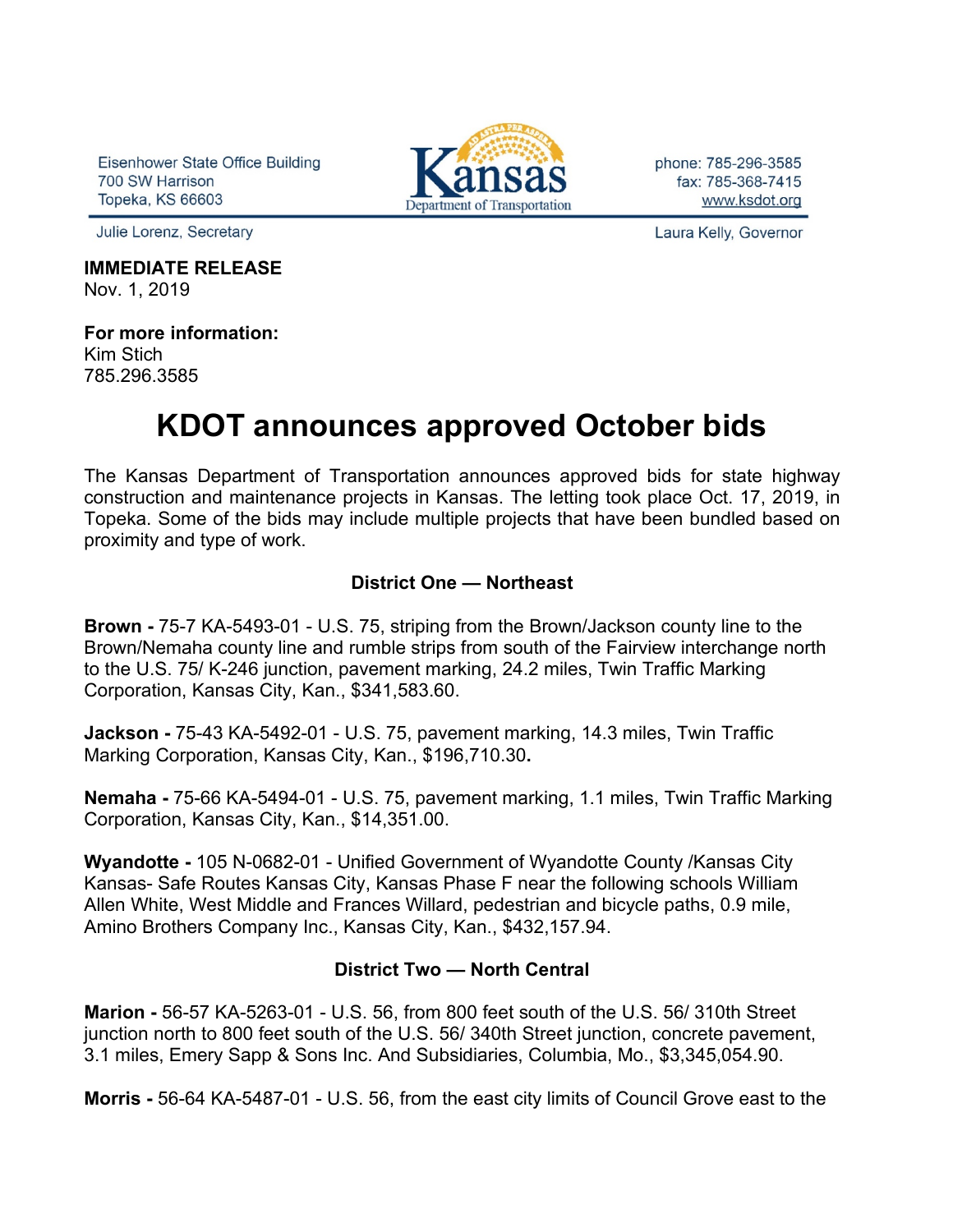Morris/Lyon county line, special, 6.5 miles, Smoky Hill LLC, Salina, Kan., \$582,094.00.

**Statewide -** 106 KA-5340-01 - K-148, from the K-148/U.S. 81 junction east to the Republic/Washington county line; K-9, from the K-9/K-15/K-148 junction east to the Washington/Marshall county line; and K-119, from the K-9/K-119 junction north to the south city limits of Greenleaf, surface recycle, 47.8 miles, Bettis Asphalt & Construction Inc., Topeka, Kan., \$3,999,999.00.

**Statewide -** 81-106 KA-5417-01 - U.S. 81, beginning 2.77 miles north of the K-9/U.S. 81 junction north to the Cloud/Republic county line and from the Cloud/Republic county line north to 3.1 miles north of the U.S. 36/U.S. 81 junction (with various start and stops along the route, refer to the project notes), milling and overlay, 14.7 miles, Shilling Construction Co. Inc., Manhattan, Kan., \$3,953,372.55.

**Washington -** 36-101 KA-3243-01 - U.S. 36, from the U.S. 36/K-22 junction east to the west city limits of Washington, milling and overlay, 12.6 miles, Ebert Construction Co Inc & Subsidiary, Wamego, Kan., \$6,633,071.57.

**Washington -** 22-101 KA-5328-01 - K-22 (entire route), from the U.S. 36/K-22 junction east to the south city limits of Haddam, milling and overlay, 3.1 miles, Hall Brothers Inc., Marysville, Kan., \$341,519.26.

**Washington -** 148-101 KA-5341-01 - K-148, from the K-9/K-148 junction north to the K-148/U.S. 36 junction, milling and overlay, 9.4 miles, Hall Brothers Inc., Marysville, Kan., \$906,271.44.

#### **District Three — Northwest**

**Decatur -** 383-20 KA-5345-01 - K-383, from the west city limits of Jennings east to the Norton/Decatur county line, milling and overlay, 7.3 miles, APAC-Kansas Inc. Shears Division, Hutchinson, Kan., \$1,506,852.24.

**Decatur -** 383-20 M-0073-01 - K-383, from the west city limits of Jennings east to the Norton/Decatur county line, stockpile for project 383-20 KA-5345-01, stockpile bituminous material, 7.3 miles, APAC-Kansas Inc. Shears Division, Hutchinson, Kan., \$5,487.00.

**Norton -** 283-69 KA-5344-01 - U.S. 283, from the Norton/Graham county line east to the east K-9/U.S. 283 junction, milling and overlay, 4.0 miles, Venture Corporation, Great Bend, Kan., \$1,323,101.09.

**Sheridan -** 23-90 KA-5342-01 - K-23, from the Sheridan/Gove county line north to the beginning of the Portland Cement Concrete Pavement (Sheridan Avenue in the City of Hoxie), ultra thin bonded asphalt surfacing, 15.1 miles, APAC-Kansas Inc. Shears Division, Hutchinson, Kan., \$1,242,545.25.

**Sheridan -** 24-90 KA-5343-01 - U.S. 24, from the Thomas/Sheridan county line east to the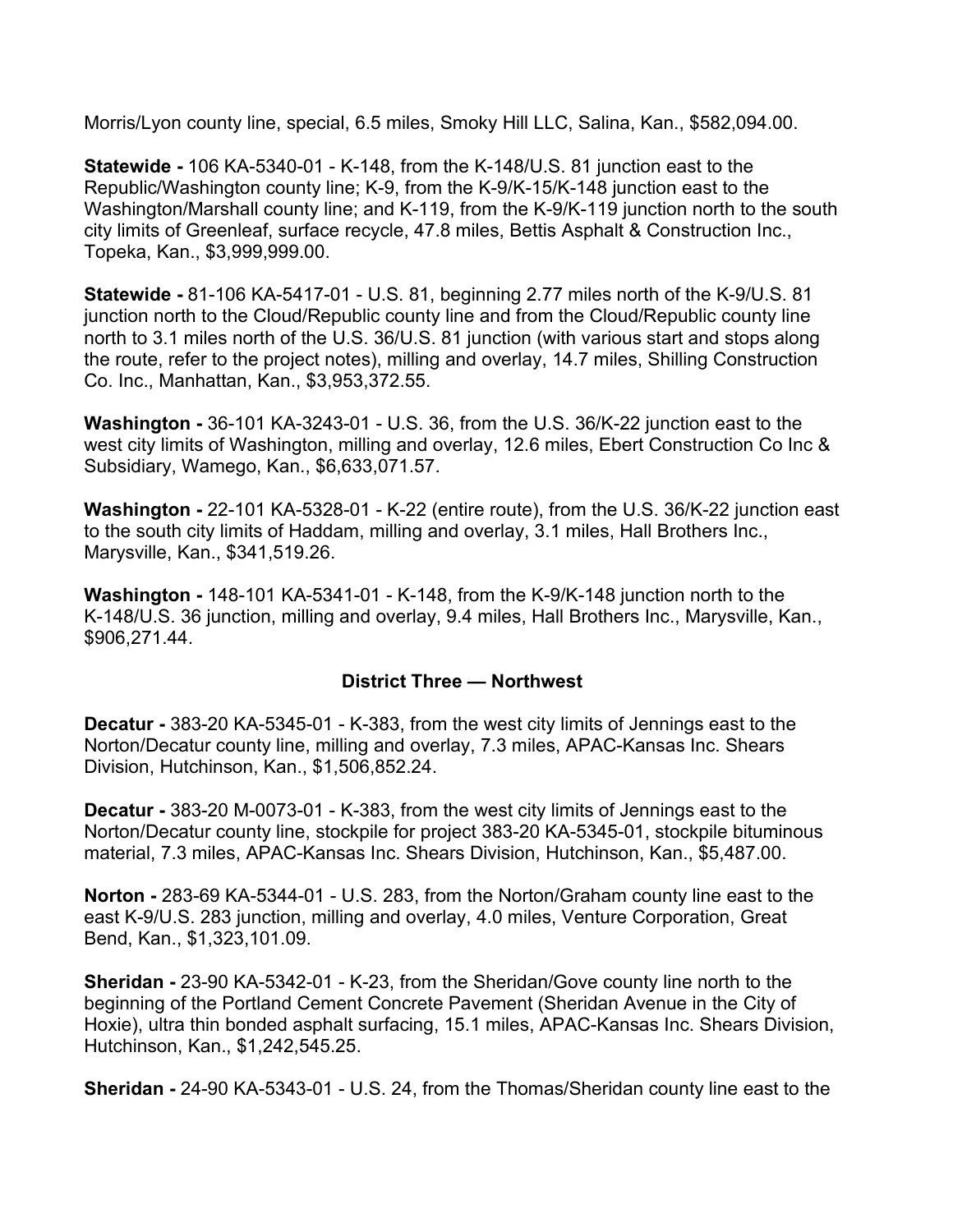west city limits of Hoxie, milling and overlay, 15.0 miles, APAC-Kansas Inc. Shears Division, Hutchinson, Kan., \$5,457,159.14.

#### **District Four — Southeast**

**Allen -** 1 C-4908-01 - Bridge over Wolf Pen Creek on local road 24.9-S.0 located 3.4 miles east and 1.0 mile south of Elsmore, bridge replacement, 0.1 mile, Mission Construction Co Inc., St. Paul, Kan., \$333,545.00.

**Anderson -** 169-2 KA-2380-01 - U.S. 169, from 1.5 miles south of RS-11 (at Welda), north to the north U.S. 169/U.S. 59 junction, grading and surfacing, 8.7 miles, Bettis Asphalt & Construction Inc., Topeka, Kan., \$20,980,708.64.

**Chautauqua -** 166-10 KA-5346-01 - U.S. 166, from the Cowley/Chautauqua county line east 718 feet to west of the south K-99/U.S. 166 junction and then 1,742 feet west of the east city limits of Niotaze east to the Montgomery/Chautauqua county line., milling and overlay, 22.6 miles, APAC-Kansas Inc. Shears Division, Hutchinson, Kan., \$2,903,301.89.

**Franklin -** 35-30 KA-3102-01 - Bridge #025 (Montana Road over I-35) on I-35 located 1.29 miles northeast of the I-35/U.S. 59 junction, bridge replacement, A M Cohron & Son Inc., Atlantic, Iowa., \$3,346,427.64.

**Montgomery -** 166-63 KA-5348-01 - U.S. 166, from the Montgomery/Chautauqua county line east 1.7 miles east of the Montgomery/Chautauqua county line, milling and overlay, 1.7 miles, APAC-Kansas Inc. Shears Division, Hutchinson, Kan., \$207,153.00.

#### **District Five — South Central**

**Barton -** 56-5 KA-5409-01 - U.S. 56, pavement marking, 9.1 miles, Cillessen And Sons Inc., Kechi, Kan., \$116,166.30.

**Butler -** 254-8 KA-5353-01 - K-254, from the Sedgwick/Butler county line east to the west city limits of El Dorado (Boyer Road), milling and overlay, 14.3 miles, APAC-Kansas Inc. Shears Division, Hutchinson, Kan., \$5,721,867.56.

**Butler -** 400-8 KA-5354-01 - U.S. 400 from the east U.S. 54/K-77/U.S. 400 junction east to the east 4-lane/2-lane divide at Leon, milling and overlay, 4.1 miles, 14.3 miles, APAC-Kansas Inc. Shears Division, Hutchinson, Kan., \$751,822.66.

**Cowley -** 15-18 KA-5349-01 - K-15, from the west U.S. 166/K-15 junction north to the K-15/U.S. 160 junction, ultra thin bonded asphalt surfacing, 12.2 miles, APAC-Kansas Inc. Shears Division, Hutchinson, Kan., \$1,031,339.91.

**Cowley -** 15-18 KA-5350-01 - K-15, from the east city limits of Udall north to the Cowley/Sumner county line, milling and overlay, 3.3 miles, Cornejo & Sons LLC, Wichita, Kan., \$577,307.34.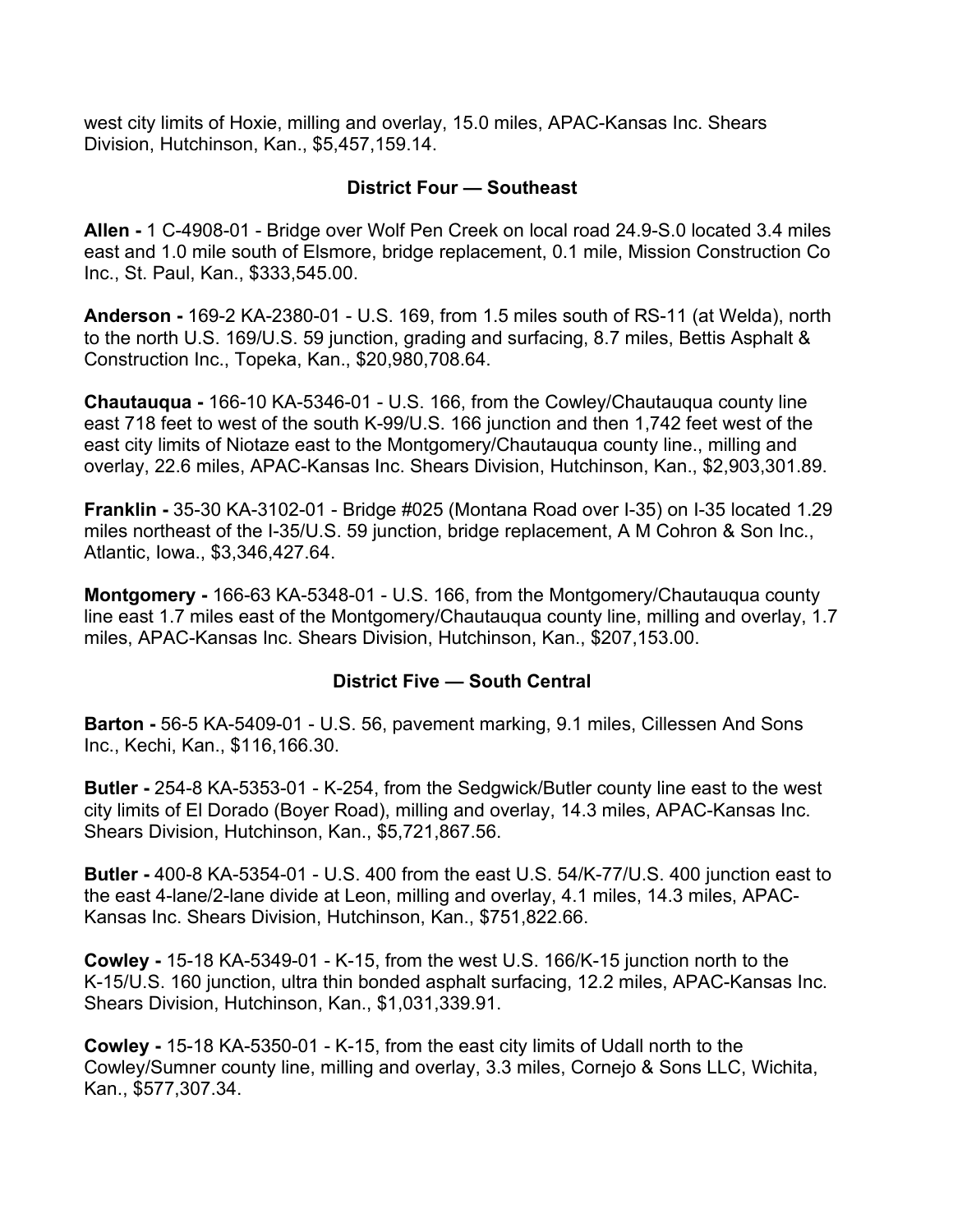**Harper -** 160-39 KA-5352-01 - U.S. 160, from the east city limits of Harper east to the Harper/Sumner county line, milling and overlay, 11.9 miles, Cornejo & Sons LLC, Wichita, Kan., \$1,591,216.57.

**Pawnee -** 19-73 KA-5425-01 - K-19, pavement marking, 10.2 miles, Roadsafe Traffic Systems Inc., El Dorado, Kan., \$109,498.72.

**Pawnee -** 156-73 KA-5442-01 - K-156, pavement marking, 24.2 miles, Roadsafe Traffic Systems Inc., El Dorado, Kan., \$342,161.02.

**Reno -** 14-78 KA-5427-01 - K-14, pavement marking, 1.2 miles, Cillessen and Sons Inc., Kechi, Kan., \$23,099.40

**Rice -** 14-80 KA-5428-01 - K-14, pavement marking, 10.7 miles, Cillessen and Sons Inc., Kechi, Kan., \$126,772.60.

**Sedgwick -** 235-87 KA-3895-01 - I-235, bridge #079 (southbound) and bridge #080 (northbound) over Mopac Railroad located approximately 1,373 feet and 1,320 feet respectively northwest of West Street, bridge replacement, Wildcat Construction Co. Inc. & Subsidiaries, Wichita, Kan., \$9,598,632.95.

**Sedgwick –** 235-87 KA-5100-01 - I-235, Ramp terminals for I-235 and West Street Interchange and the south ramp terminal for I-235 and Seneca Street, intersection improvement, Wildcat Construction Co. Inc. & Subsidiaries, Wichita, Kan., \$775,178.05.

**Sedgwick -** 135-87 KA-5166-01 - I-135, southbound ramp to 47th street, signing, Fulsom Brothers Inc., Cedar Vale, Kan., \$61,562.50.

**Stafford -** 19-93 KA-5426-01 - K-19, pavement marking, 9.0 miles, Roadsafe Traffic Systems Inc., El Dorado, Kan., \$99,000.52.

**Statewide -** 106 KA-5434-01 - U.S. 281, from the east U.S. 160/U.S. 281 junction north to mile marker #32; K-42, from 0.54 mile west of Spivey east to the K-14/K-42 junction; U.S. 50, from the Edwards/Stafford county line east to the west city limits of Macksville; and K-14, from approximately 1,278 feet south of Arlington Road north to Trail West Road, crack repair, 21.4 miles, Pavement Pro's LLC, Mcpherson, Kan., \$118,873.47.

**Sumner -** 15-96 KA-5351-01 - K-15, from the Cowley/Sumner county line north to the Sumner/Sedgwick county line, milling and overlay, 5.6 miles, Cornejo & Sons LLC, Wichita, Kan., \$1,026,501.39.

## **District Six — Southwest**

**Clark -** 54-13 KA-5317-01 - U.S. 54, from the Meade/Clark county line northeast to the Clark/Ford county line, milling and overlay, 10.1 miles, Venture Corporation, Great Bend,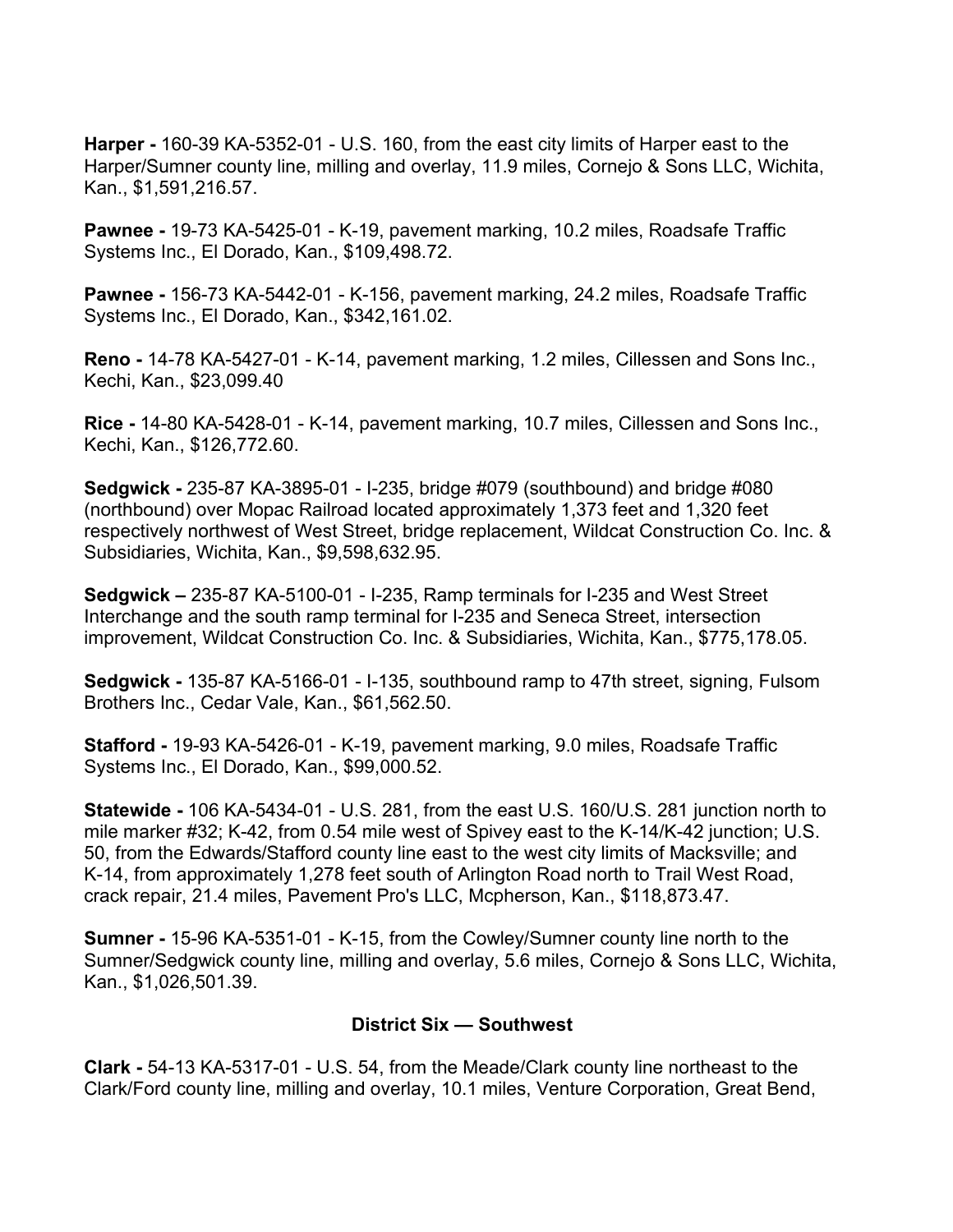Kan., \$1,541,808.62.

**Ford -** 54-29 KA-5318-01 - U.S. 54, from the Clark/Ford county line east to the Ford/Kiowa county line, milling and overlay, 22.3 miles, Venture Corporation, Great Bend, Kan., \$2,983,529.22.

**Ford -** 56-29 KA-5489-01 - U.S. 56, pavement marking, 2.1 miles, Cillessen and Sons Inc., Kechi, Kan., \$140,986.70.

**Gray -** 50-35 KA-5491-01 - U.S. 50, pavement marking, 2.6 miles, Cillessen and Sons Inc., Kechi, Kan., \$40,901.00.

**Meade -** 98-60 KA-5320-01 - K-98, from the K-23/K-98 junction east to the U.S. 54/K-98 junction, overlay, 9.0 miles, Venture Corporation, Great Bend, Kan., \$1,033,638.20.

**Morton -** 51-65 KA-5355-01 - K-51, from the Colorado/Kansas state line east to the south K-27/K-51 junction, overlay, 7.9 miles, APAC-Kansas Inc. Shears Division, Hutchinson, Kan., \$685,716.30.

**Morton -** 51-65 KA-5356-01 - K-51, beginning at the north K-27/K-51 junction east to the U.S. 56/K-51 junction (east city limits of Rolla), milling and overlay, 17.5 miles, , APAC-Kansas Inc. Shears Division, Hutchinson, Kan., \$1,637,568.75.

**Seward -** 51-88 KA-5357-01 - K-51, from the Stevens/Seward county line east to the U.S. 83/K-51 junction, milling and overlay, 8.0 miles, J & R Sand Company Inc., Liberal, Kan., \$1,163,249.27.

**Stevens -** 51-95 KA-5358-01 - K-51, from the east city limits of Hugoton east to the Stevens/Seward county line, milling and overlay, 15.1 miles, J & R Sand Company Inc., Liberal, Kan., \$2,145,520.46.

**Wichita -** 25-102 KA-5321-01 - K-25, from the north city limits of Leoti north to the Wichita/Logan county line, milling and overlay, 14.6 miles, APAC-Kansas Inc. Shears Division, Hutchinson, Kan., \$2,023,194.02.

The following projects were approved from the Sept. 18, 2019, letting.

**Riley -** 81 U-2335-01 - City of Manhattan – Safe Routes to School/Phase Two, pedestrian and bicycle paths, Bryant & Bryant Construction Inc., Halstead, Kan., \$472,784.75.

**Butler -** 8 N-0655-01 - Bridge on 159th Street over the KTA, and 159<sup>th</sup> Street from the bridge to West Central Avenue in Andover, grade and bridge, 0.3 mile, Pearson Construction LLC, Wichita, Kan., \$4,679,293.20.